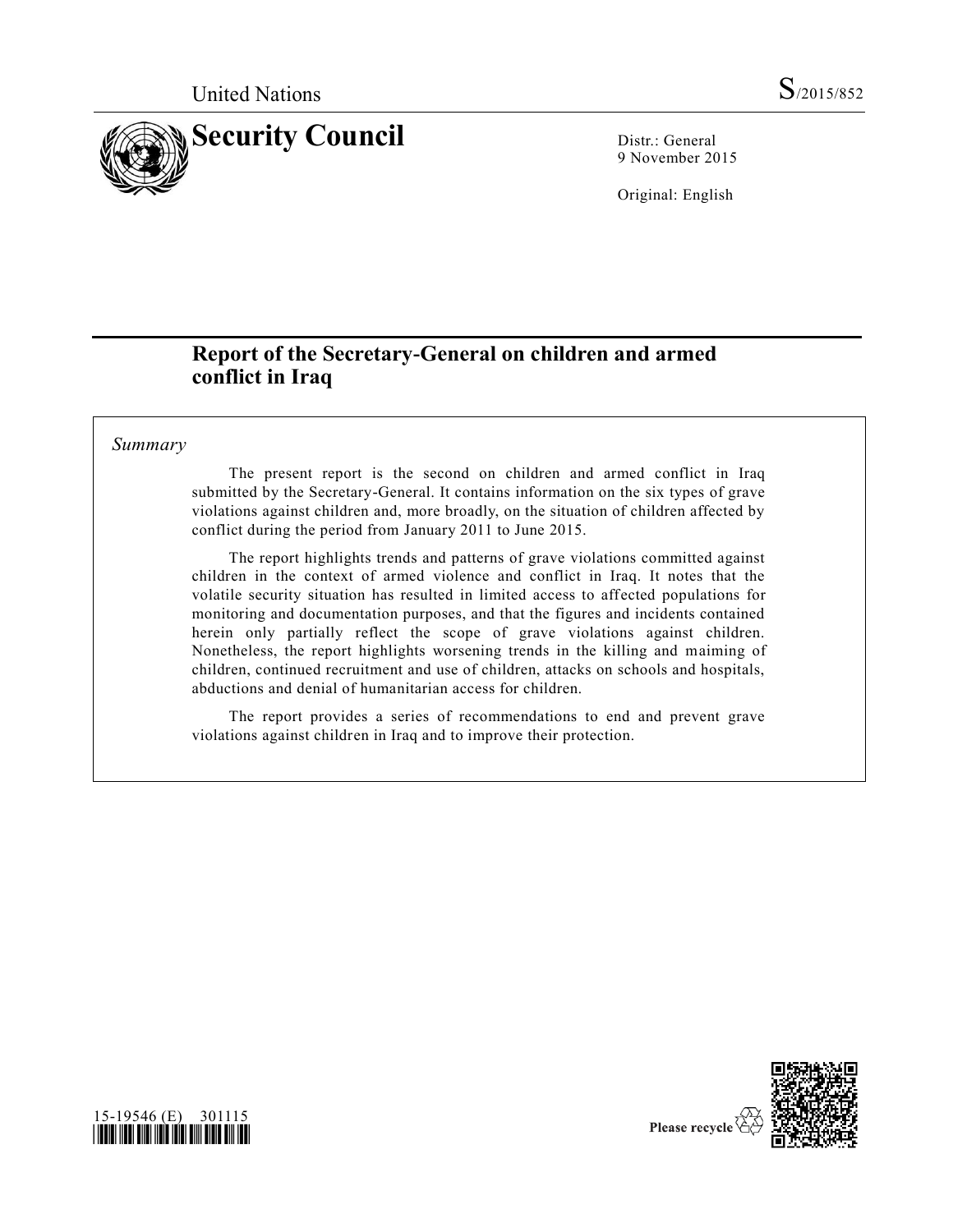# **I. Introduction**

1. The present report, prepared pursuant to Security Council resolution 1612 (2005) and subsequent resolutions on children and armed conflict, is the second on Iraq submitted to the Security Council Working Group on Children and Armed Conflict. It covers the period from January 2011 to June 2015 and highlights trends and patterns of violations committed against children in the context of armed violence and conflict since my previous report [\(S/2011/366\)](http://undocs.org/S/2011/366). The report identifies those parties to the conflict who are responsible for grave violations of the rights of children and for abuse committed against children and highlights areas for advoca cy and response to enhance the protection of children affected by conflict in Iraq. It also outlines progress made in ending such violations, as recommended by the Working Group in its conclusions on the situation of children and armed conflict in Iraq, adopted on 3 October 2011 [\(S/AC.51/2011/6\)](http://undocs.org/S/AC.51/2011/6).

2. The volatile security situation and limited access to affected populations, in particular throughout 2014 and the first half of 2015, significantly hindered monitoring and reporting activities. As an increasing number of civilians fled to areas to which the United Nations had access, additional information was documented during the latter part of the reporting period. It should be noted, however, that the incidents and trends described below still only partially reflect the scope of violations committed against children.

3. The country task force on children and armed conflict was established in March 2009, following the listing of Al-Qaida in Iraq by the Secretary-General for recruitment and use of children. Al-Qaida in Iraq was further listed for the killing and maiming of children in 2011 and for attacks on schools and hospitals in 2012. In 2013, Al-Qaida in Iraq was listed jointly with the Islamic State of Iraq. In 2015, the Islamic State of Iraq/Al-Qaida in Iraq was listed, as was the Islamic State of Iraq and the Levant (ISIL), with the addition of a fourth violation for sexual violence against children.

# **II. Overview of political and security developments**

# **A. Political developments**

4. The months following the withdrawal by the United States of America of troops from Iraq in December 2011 were marked by relative stability. However, underlying sociopolitical grievances and complaints of discrimination among Iraq's ethnic and religious communities were rife. In particular, resentment slowly surfaced in response to the then Government's failure to address the grievances of the Sunni communities. Radical groups, such as Al-Qaida in Iraq and later ISIL, built on and exploited this discontent to a large extent, which resulted in the current crisis.

5. The emergence of a new Government, led by Prime Minister Haider al-Abadi who was appointed in August 2014, raised hopes for recovery and reconciliation efforts in Iraq. The Council of Representatives endorsed the new cabinet on 8 September 2014 and unanimously approved the Government's ministerial programme, which aimed to address some of the underlying causes that allowed for the rapid advance of ISIL, and identified as an immediate priority the restoration of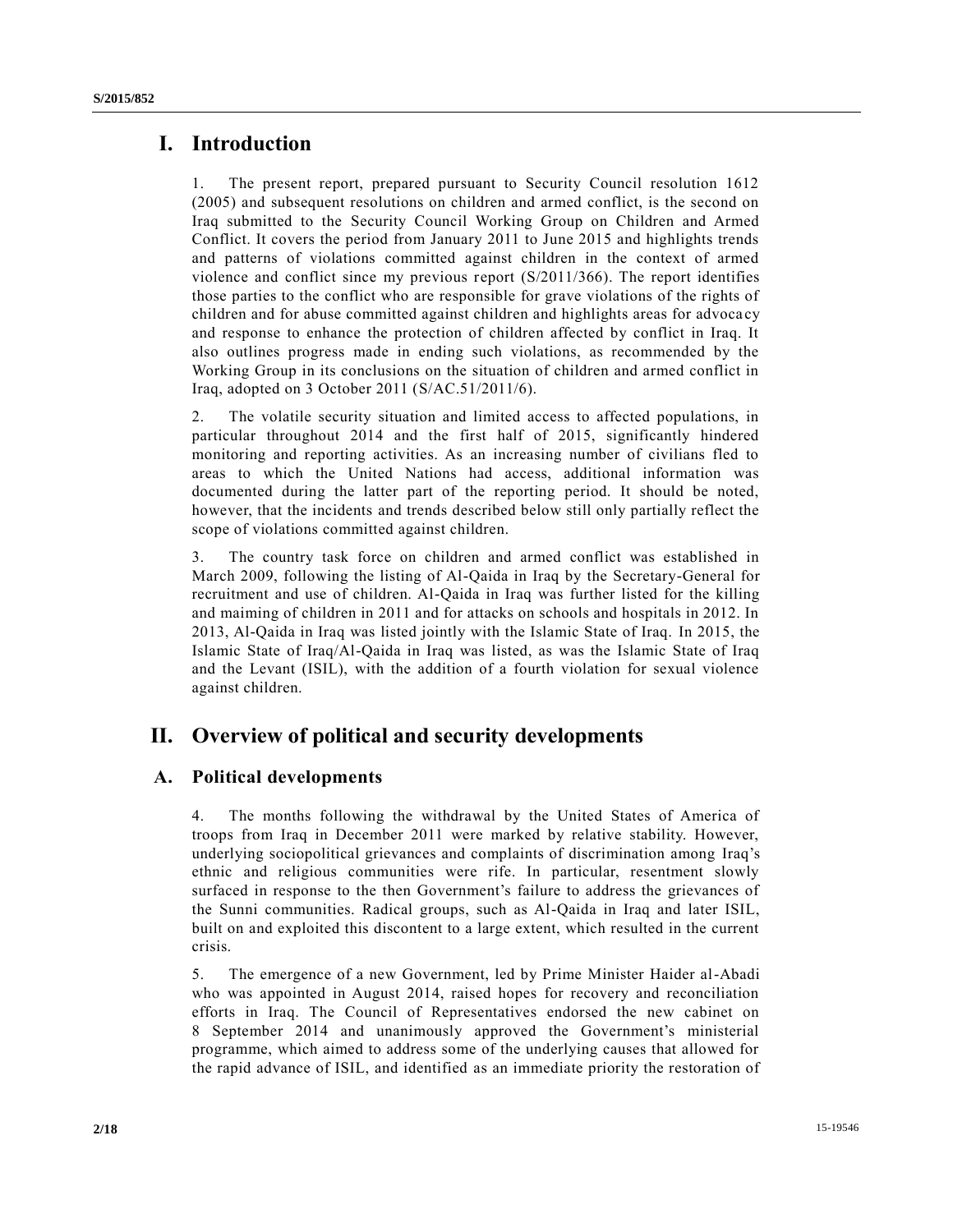security and regaining of territory that had been lost to ISIL. The new Government has taken a number of steps towards advancing its reform agenda, including by addressing longstanding complaints, particularly from the Sunni community, alleging breaches of civil and political rights and discriminatory application of anti-terrorism legislation. In this context, a reform package with a strong anti-corruption element, which was presented by Prime Minister al-Abadi in August 2015, further sought to strengthen the rule of law, enhance accountability and address widespread impunity. Those efforts were further highlighted in a call on parliament and the Prime Minister by Grand Ayatollah al-Sistani, who noted that those institutions should focus reform efforts to improve the judiciary.

### **B. Security developments**

6. The reporting period witnessed drastic changes in the security environment, which can broadly be broken down into three major periods.

#### **1. January 2011 to December 2012**

7. The final drawdown of United States forces was completed on 18 December 2011. Despite a period of relative stability, the security environment remained volatile and unpredictable, marked by continued attacks by armed groups using tactics of extreme violence. The majority of activities consisted of targeted killings of political, religious and tribal leaders, which also claimed civilian casualties. Despite the efforts of the Government to maintain law and order and to curb extreme violence, the year 2012 was marked by a slow but steady increase in security incidents. In July 2012, Abu Bakr al-Baghdadi, then leader of Al-Qaida in Iraq, launched the "Breaking the Walls" campaign, which was aimed at securing the release of prisoners with the purpose of increasing the number of elements of Al-Qaida in Iraq and seizing control of territory in Iraq, in particular in the Anbar governorate.

### **2. January 2013 to August 2014**

8. In the first part of 2013, the security environment became more volatile as operations by armed groups rapidly evolved into an insurrection campaign. Regional tensions, particularly in relation to the conflict in the Syrian Arab Republic, also had a negative impact on Iraq. This increased instability was further fuelled by political and sectarian tensions. One key turning point was the Hawijah (Kirkuk) incident on 23 April 2013 in which 50 people were reportedly killed and another 200 injured during an intervention by the Iraqi security forces at a protest site. This incident served to intensify the divisions between the Government and the Sunni communities. The marginalization of Sunni communities and the calls for an autonomous province in Anbar, combined with a high level of youth unemployment, gradually created fertile ground for the advancement and recruitment of armed groups. From mid-May 2013 onwards, and starting with Anbar, skirmishes between tribesmen and the Iraqi security forces and the targeting of the facilities and personnel of the Iraqi security forces, resulted in a cycle of attacks and retaliations.

9. In July 2013, the "Breaking the Walls" campaign culminated with the attack by Al-Qaida in Iraq on Abu Ghraib and Taji prisons, which resulted in the release of a large number of prisoners. On 29 July 2013, Al-Qaida in Iraq announced the end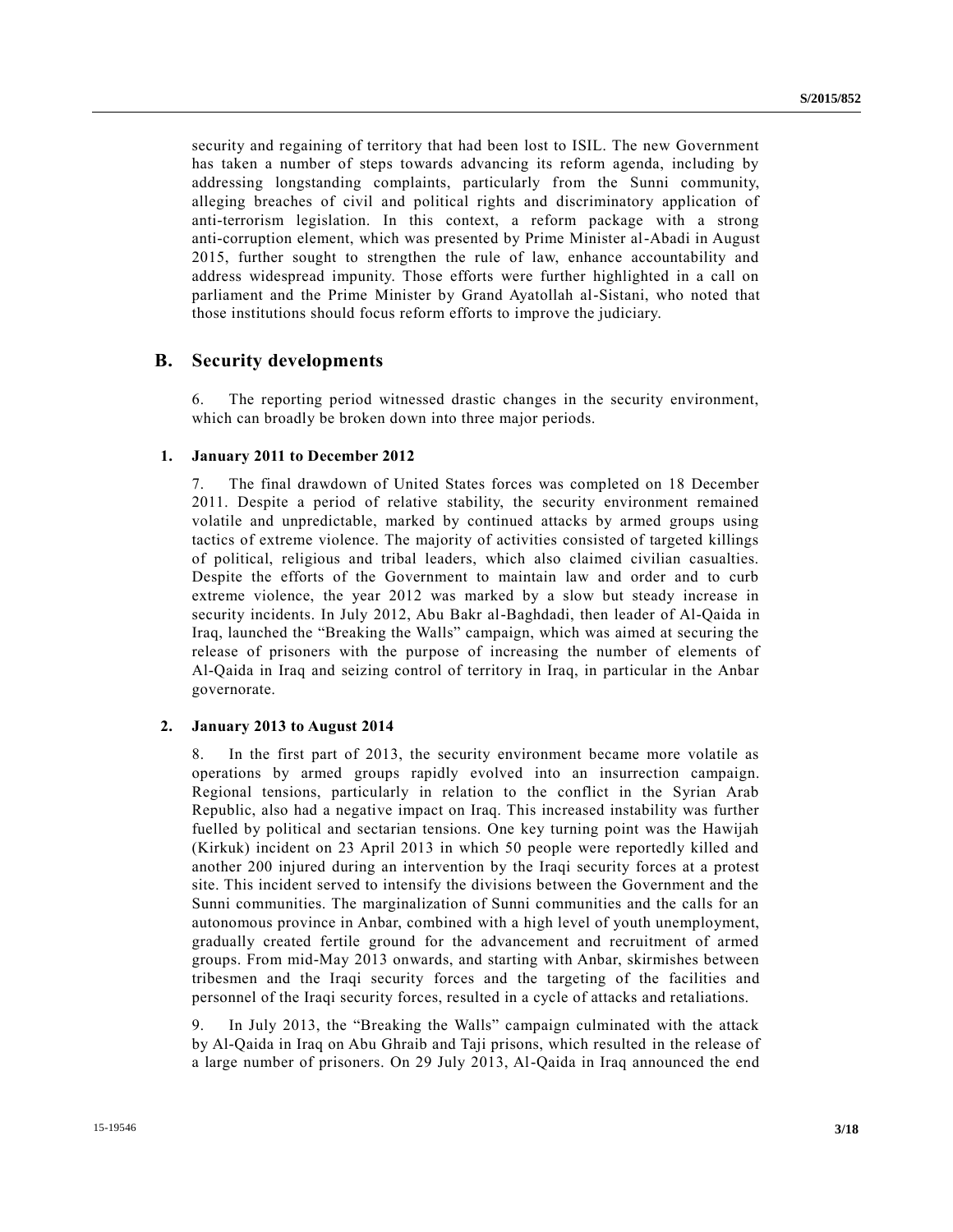of that campaign and simultaneously launched the "Harvesting of Soldiers" campaign, which was aimed at recruiting former Baathists and elements of the Iraqi Army among the ranks of the Iraqi security forces. The last two quarters of 2013 saw a drastic surge in the activities of armed groups and a corresponding increase in civilian casualties. From January to July 2014, with the Iraqi security forces attempting to clear demonstration sites in Anbar and other parts of the country, there was a significant shift in the dynamics of the conflict. Al-Qaida in Iraq/ISIL and associated armed groups increasingly engaged in direct armed clashes with the Iraqi security forces and rapidly took control of territory in Anbar (notably, Fallujah and parts of Ramadi), and subsequently seized the city of Mosul (Ninawa), and parts of the governorates of Salah al-Din and Diyala. Following the takeover of Mosul, the Government resorted to an increased use of popular mobilization forces, including militias and other armed volunteers, which engaged in military operations alongside the Iraqi security forces.

### **3. From August 2014 onwards**

10. In the beginning of August 2014, following clashes with ISIL north-west of Mosul, the Peshmerga retreated south of the Sinjar Mountains (Ninawa). At the same time, ISIL engaged in ethno-sectarian attacks against Turkmen, Yezidi, Christian and other communities in Mosul, the region of Zummar, Ninawa Plains and Mount Sinjar. On 8 August 2014, the United States launched its first air strikes against ISIL on Mount Sinjar, where thousands of Yezidis were trapped. In the following months, an international coalition against ISIL was formed to support ground operations of the Iraqi security forces to prevent and counter the advance of ISIL. The provision of international military support led ISIL and associated armed groups to adapt their tactics by reducing the profile of movements of personnel and resources, hiding in civilian areas, executing raids and using tactics of extreme violence against military and civilian targets. As at the end of the reporting period, conflict was still ongoing throughout parts of Anbar, Ninawa, Salah al-Din, Kirkuk and Diyala governorates.

# **III. Armed groups and armed forces operating in Iraq**

11. My previous report on children and armed conflict in Iraq [\(S/2011/366\)](http://undocs.org/S/2011/366) described the responsibilities and capacities of the Iraqi security forces, including the Iraqi army, Iraqi police and Awakening Councils, as well as the forces of the Kurdistan Regional Government, the Peshmerga. It also outlined the armed groups involved in the conflict in Iraq, namely Al-Qaida in Iraq and the Islamic State of Iraq. The following section describes parties that emerged during the current reporting period.

### *Popular mobilization forces and pro-Government militias*

12. Following the fall of Mosul on 10 June 2014, the popular mobilization forces, composed primarily of Shiite, but also increasingly Sunni, volunteers, pro-Government militias and other tribal volunteers, joined the Iraqi security forces in the fight against ISIL. This was triggered by a call from then Prime Minister Maliki on 11 June 2014 and the fatwa issued by Grand Ayatollah Ali al-Sistani on 13 June 2014 calling upon all Iraqis to join the fight. This led to the establishment of a Popular Mobilization Commission on 17 December 2014. The Popular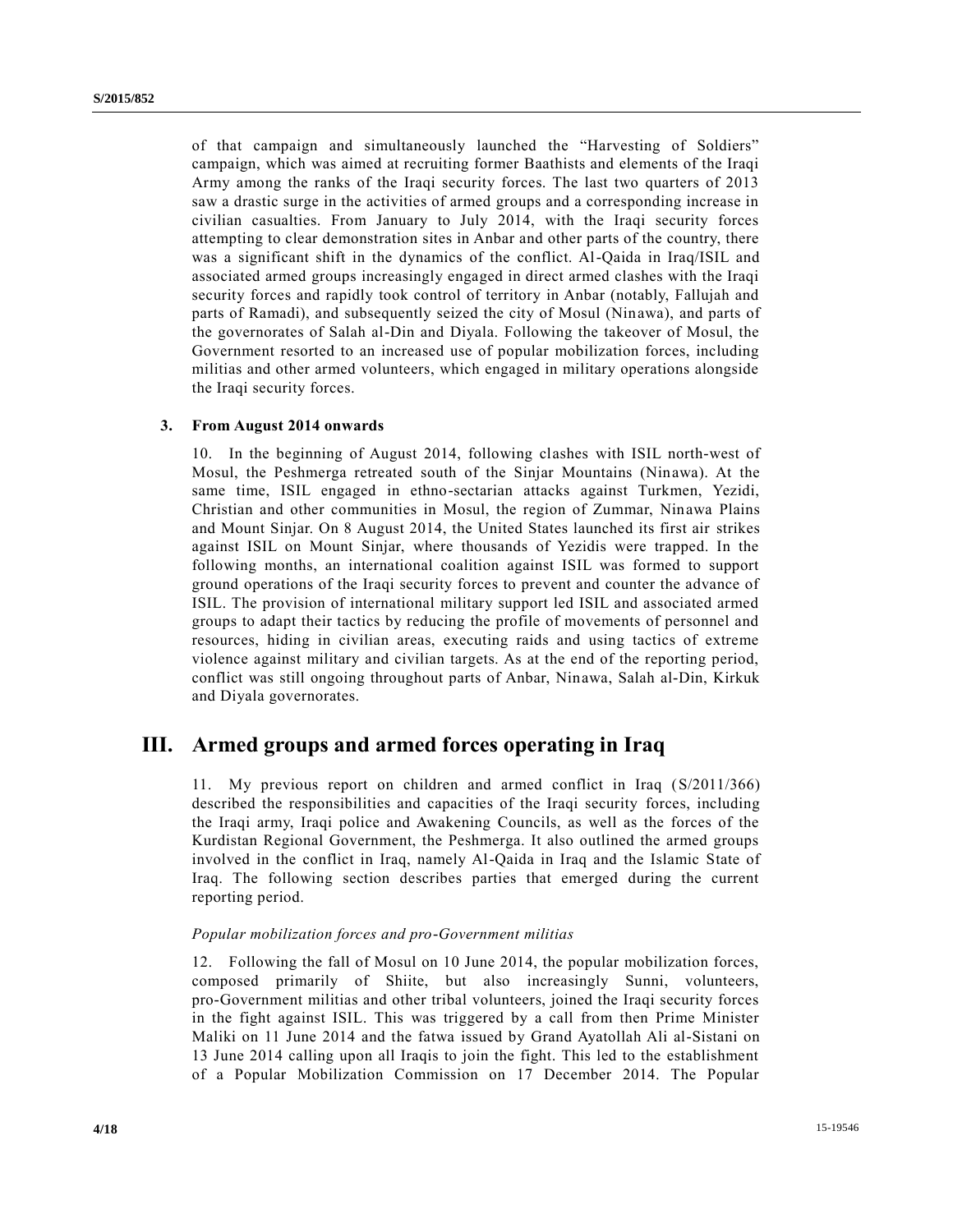Mobilization Commission was endorsed by the general secretariat of the Council of Ministers on 21 December 2014 as the body entrusted with the management of the popular mobilization forces. In a decision issued on 7 April 2015, the Council of Ministers instructed ministries and state institutions to consider the Popular Mobilization Commission as a formal institution under the authority of the Prime Minister. According to the Government, all militias fall under the purview of the popular mobilization forces. It remains difficult to ascertain, however, the degree of command and control exercised by the Government over the popular mobilization forces.

13. The overall strength of the popular mobilization forces is estimated to be between 100,000 and 150,000 members nationwide. There is concern about the lack of a specific provision with regard to the minimum age requirement for persons joining the forces, which opens up the possibility of underage recruitment.

14. In addition, other militias, such as Asa'ib al-Haq, Kata'ib Hizbullah, or the Peace Brigades, also joined the fight to reinforce combat operations against ISIL.

#### *Islamic State of Iraq and the Levant*

15. The Islamic State of Iraq was one of the divisions of Al-Qaida in  $Iraq<sup>1</sup>$  which had been active in Iraq since 2006. Abu Bakr al-Baghdadi became leader of the Islamic State in Iraq in 2010 and remained so until the formal expansion of the Islamic State of Iraq into the Syrian Arab Republic in 2013, with the announcement by al-Baghdadi of the formation of ISIL.

16. On 29 June 2014, Abu Bakr al-Baghdadi purported to establish a caliphate extending from Iraq to the Syrian Arab Republic, with Mosul as its capital, and claimed religious, social and military authority over the Muslim community. With a strong basis in Iraq and the Syrian Arab Republic, ISIL reportedly attracted thousands of foreign fighters, including from Central Asia and Europe. The group also incorporated former Baathists and former members of the Iraqi army. During the reporting period, ISIL gradually moved from a focus on attacks against civilians to a mix between tactics of extreme violence and military operations that led to taking control of large swathes of territory in Anbar, Ninawa, Diyala and Salaheddin in 2014.

17. The group was included in the United Nations sanctions list of individuals and entities associated with Al-Qaida on 30 May 2013.

#### *International coalition against the Islamic State of Iraq and the Levant*

18. In August 2014, the United States convened an international coalition of countries to combat ISIL. By the end of the reporting period, over 60 countries had contributed aircraft, military assistance, in-country military advisers, and bases for operations and the training of Iraqi forces.

 $<sup>1</sup>$  It is difficult to determine the exact divide of the two groups the Islamic State of Iraq and</sup> Al-Qaida in Iraq, as there has been overlap in membership at times and both groups have operated simultaneously in the country.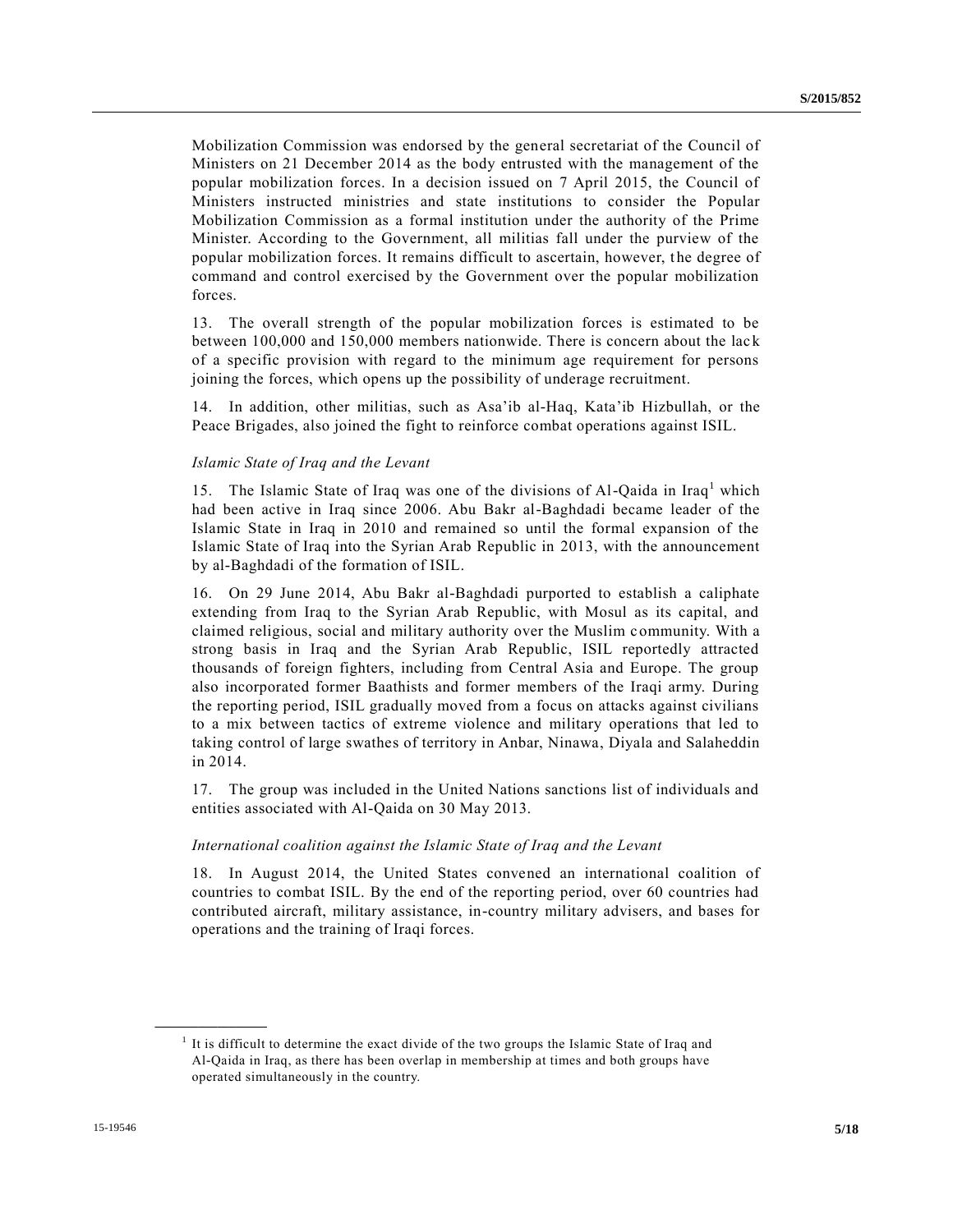# **IV. Grave violations against children: incidents and trends**

## **A. Killing and maiming of children**

19. Killing and maiming continued to be the violations that most affected children. The child casualty figures presented below are conservative, and the actual number of violations is likely to be much higher, as the security situation and access constraints have impeded the documentation of cases. There has been a significant increase of violence since 2014, and despite the challenging security situation, the United Nations reported that from 1 January 2014 to the end of April 2015, at least 14,947 civilians had been killed and 29,189 wounded. While those figures cannot be disaggregated by age, they illustrate the severe deterioration of the security situation in Iraq.

20. Throughout the reporting period, the United Nations, through its monitoring and reporting mechanism, reported the killing of 1,256 children (230 girls, 692 boys, 334 unknown gender) and injury of 1,831 children (327 girls, 927 boys, 577 unknown gender) as a result of conflict-related violence. Casualties were highest in Diyala, Baghdad, Ninawa, Salah al-Din, Anbar and Kirkuk governorates, which were the areas most affected by conflict and violence. In 2014 alone, there were at least 1,190 child casualties (253 girls, 587 boys, 350 unknown gender) as a consequence of the intensification of conflict and deterioration of the security situation. From 2011 to 2013, documented child casualties were mostly the result of improvised explosive devices and indirect fire, in attacks predominantly carried out by armed groups using tactics of extreme violence. In 2014 and 2015, as counter-ISIL operations were initiated and intensified, there was an increase in documented child casualties owing to clashes between parties to the conflict, including by air strikes and artillery shelling. The indiscriminate killing of civilians, including children, and the failure of the parties to adhere to the principles of distinction and proportionality in the conduct of hostilities remain grave concerns.

21. More than half of the total number of documented child casualties resulted from attacks using tactics of extreme violence, allegedly perpetrated by Al-Qaida in Iraq/the Islamic State of Iraq/ISIL. Those attacks targeted public areas, including mosques, schools and hospitals. For example, on 3 June 2011, in Tikrit district (Salah al-Din), a 12-year-old boy was killed and four other boys of 10 to 15 years of age were injured by a suicide bomb in a Sunni mosque. No group claime d responsibility for the incident. In another attack, on 25 June 2013, in Ba'qubah district (Diyala), six boys were killed and 10 others injured, all aged 12 to 17 years, when two improvised explosive devices were detonated inside a playground, reportedly by Al-Qaida in Iraq. In another incident, on 12 February 2015, in Miqdadiyah district (Diyala), two children (one boy and one girl) were killed together with their mother when an improvised explosive device was detonated in front of their house.

22. Children continued to be victims of attacks by armed groups targeting the Iraqi security forces or prominent figures, such as community and tribal leaders, judges, teachers, doctors and other Government officials. At least 700 children (approximately 23 per cent of the total number of casualties) were killed or injured in such attacks during the reporting period. For example, on 6 April 2014, in Mahmudiyah district (Baghdad), three sons and the daughter (aged 7 to 13 years) of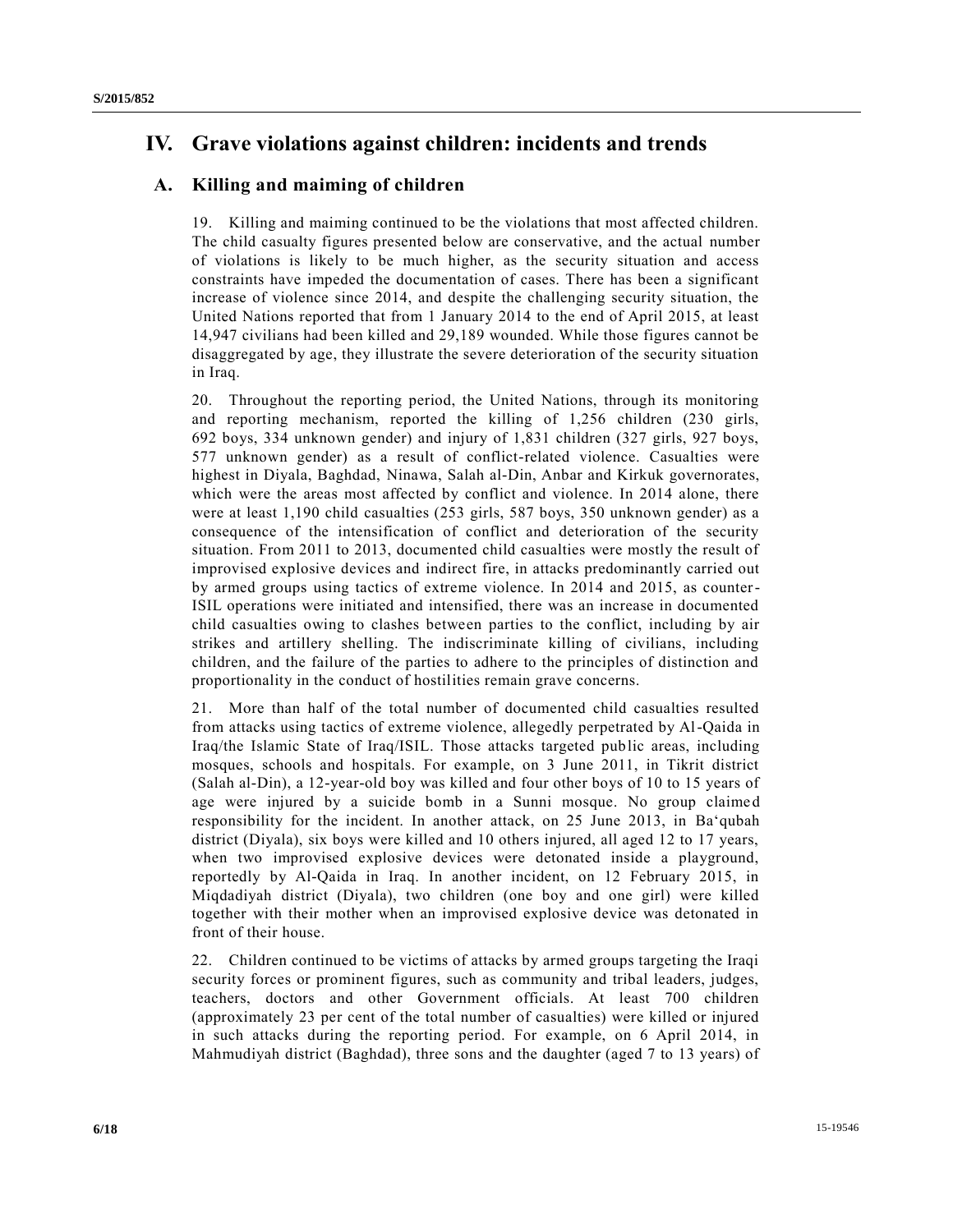a member of the Awakening Council were killed, along with their family, by unidentified armed elements in their house in the area of al-Latifiya.

23. At least 453 documented child casualties (15 per cent of the total figures) resulted from the drastic deterioration of the armed conflict in 2014 and the efforts of the Government to counter the advance of ISIL, especially in ISIL-controlled areas such as Anbar, Diyala, Salah al-Din, Ninawa and Kirkuk. These cases include at least 380 documented child casualties as a result of air strikes by the Iraqi Air Force (246 were verified). In one incident, on 4 April 2014, five members of a family, including three children, were killed by an air strike targeting their home in the village of al Fadiliyah north-east of Mosul (Ninawa). In another incident, on 29 July 2014, in Tikrit district (Salah al-Din), four girls and nine boys (between 3 and 10 years of age) were killed in an air strike conducted by the Iraqi Air Force targeting the Al Alam area, where members of ISIL were located. In another incident, on 12 December 2014, shelling reportedly carried out by the popular mobilization forces and Shiite militias in Miqdadiya (Diyala) killed 17 civilians, including three children.

24. On 17 June 2014, in the Ba'qubah district (Diyala) armed elements from the Asa'ib al-Haq militia raided the Mafraq police station and opened fire on detainees. A total of 52 detainees, including four boys, were killed in the attack. According to a Government-led investigation, the perpetrators were not identified. In other incidents, elements of the popular mobilization forces targeted civilians, including children. For example, on 22 August 2014, in Sa'diyah district (Diyala), 16 boys aged from 8 to 17 years were killed along with at least 50 other civilians when armed elements from the Zarkoush tribe opened fire at the Mus'ab bin Umayr Mosque during Friday prayers. Three of the perpetrators were arrested by the Iraqi authorities.

25. Throughout the last month of 2014 until April 2015, the United Nations continued to receive reports of civilian casualties attributed to air strikes and shelling.<sup>2</sup> Since there are national and international air forces operating in Iraq, it has been difficult to attribute responsibility for air strikes. On 2 January 2015, air strikes targeting the villages of Farhaniyah and al-Subayhat (Salah al-Din), reportedly killed 12 civilians, including women and children. On 5 March 2015, air strikes targeting the Bartalah sub-district east of Mosul, allegedly killed 11 civilians, including three children. While the necessity of the Government's efforts to counter the advancement of ISIL and other associated groups is recognized, the high number of civilian casualties, including children, as a result of air strikes raises serious concerns in relation to the principles of international humanitarian law that call for the exercise of distinction, precaution and proportionality.

26. The United Nations also documented instances of attacks against specific religious communities. On 25 January 2015, four persons, including two children, were set on fire in an attack by Yezidi fighters and Syrian Kurdish forces in Umm al-Danabuk, Sinjar (Ninawa). Those attacks may be determined to constitute war crimes. The Government has an obligation to promptly investigate and ensure that those accountable are prosecuted and brought to justice.

<sup>&</sup>lt;sup>2</sup> United Nations Assistance Mission for Iraq (UNAMI)/Office of the United Nations High Commissioner for Human Rights (OHCHR) report on the protection of civilia ns in the armed conflict in Iraq: December 2014-April 2015.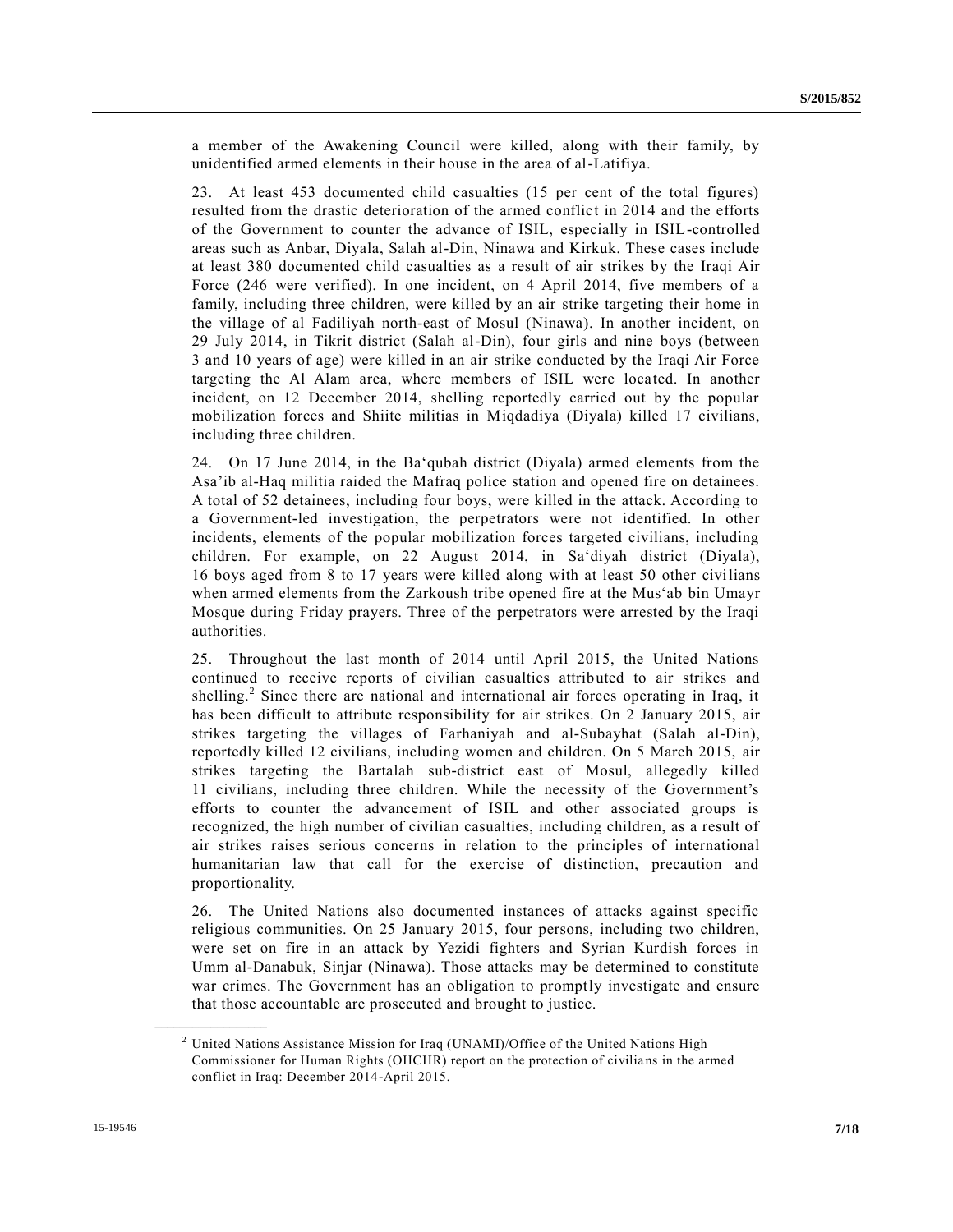27. The total number of documented casualties also includes nine children as a result of explosive remnants of war, which killed 2 boys and 2 girls and maimed another 12 boys and 5 girls. The majority of those incidents took place during 2011 and were reported from Babil, Kirkuk, Salah al-Din, Najaf, Maysan and Diyala.

## **B. Recruitment and use of children**

28. The scope of child recruitment in Iraq remains difficult to a scertain owing to the lack of access to affected areas, traditional militarization of Iraqi society, fear of families to report incidents, and security concerns for victims and their families. However, throughout the reporting period, the United Nations documented cases of the recruitment and use of children, in combat as well as support roles, by parties to the conflict in Iraq.

### *Recruitment and use of children by armed groups*

29. Throughout the reporting period, children were recruited, trained and use d by armed groups to take direct and indirect part in hostilities. Children were used to act as spies and scouts, to transport military supplies and equipment, to conduct patrols, to man checkpoints, to videotape attacks for propaganda purposes and to plant explosive devices, as well as to actively engage in attacks or combat situations.

30. From 2011 to mid-2013, reports of children recruited by Al-Qaida in Iraq were received, but verification of cases was limited. The youth wing of Al-Qaida in Iraq, "Birds of Paradise", recruited children and used them in support roles as well as for combat activities, for example by filming attacks, for the planting of improvised explosive devices and for suicide bombings. On 17 May 2012, in Mosul (Ninawa), two boys (aged 16 and 17) who were planting an improvised explosive device on the roadside were killed by elements of the Iraqi security forces. On 21 March 2012, the Iraqi security forces released a boy from his abductors, who reportedly confessed his association with the "Birds of Paradise" and told of plans to use him as a suicide bomber.

31. The systematic recruitment and use of children by ISIL and the reported emergence of "youth wings" is of grave concern, as it is an increasing tactic of warfare of the group.

32. In 2014 alone, the United Nations verified at least 67 cases of boys recruited by ISIL; however, those figures do not reflect the full scope of child recruitment. After the fall of Mosul in June 2014, the number of reported incidents of children being recruited and used by ISIL, including in combat or police functions, drastically increased in ISIL-controlled areas. ISIL and associated armed groups abducted boys aged 13 to 17 years, stating that it was the duty of all males to perform jihad. In other cases, ISIL recruited the sons or relatives of its own elements or targeted orphaned children. Eyewitnesses continued to report the presence of children alongside adults patrolling with ISIL and manning checkpoints in Ninawa, Salah al-Din and Diyala. Those reports were particularly prevalent in Mosul and Tal Afar (Ninawa). For example, from June to September 2014, witnesses in those two cities consistently reported having spotted armed children wearing attire similar to ISIL fighters and patrolling with ISIL. Sources indicated that ISIL was recruiting and using children mostly to control areas, but they also reported that children were given the responsibility of arresting and detaining individuals or were being used in combat functions. On 25 July 2014, in Fallujah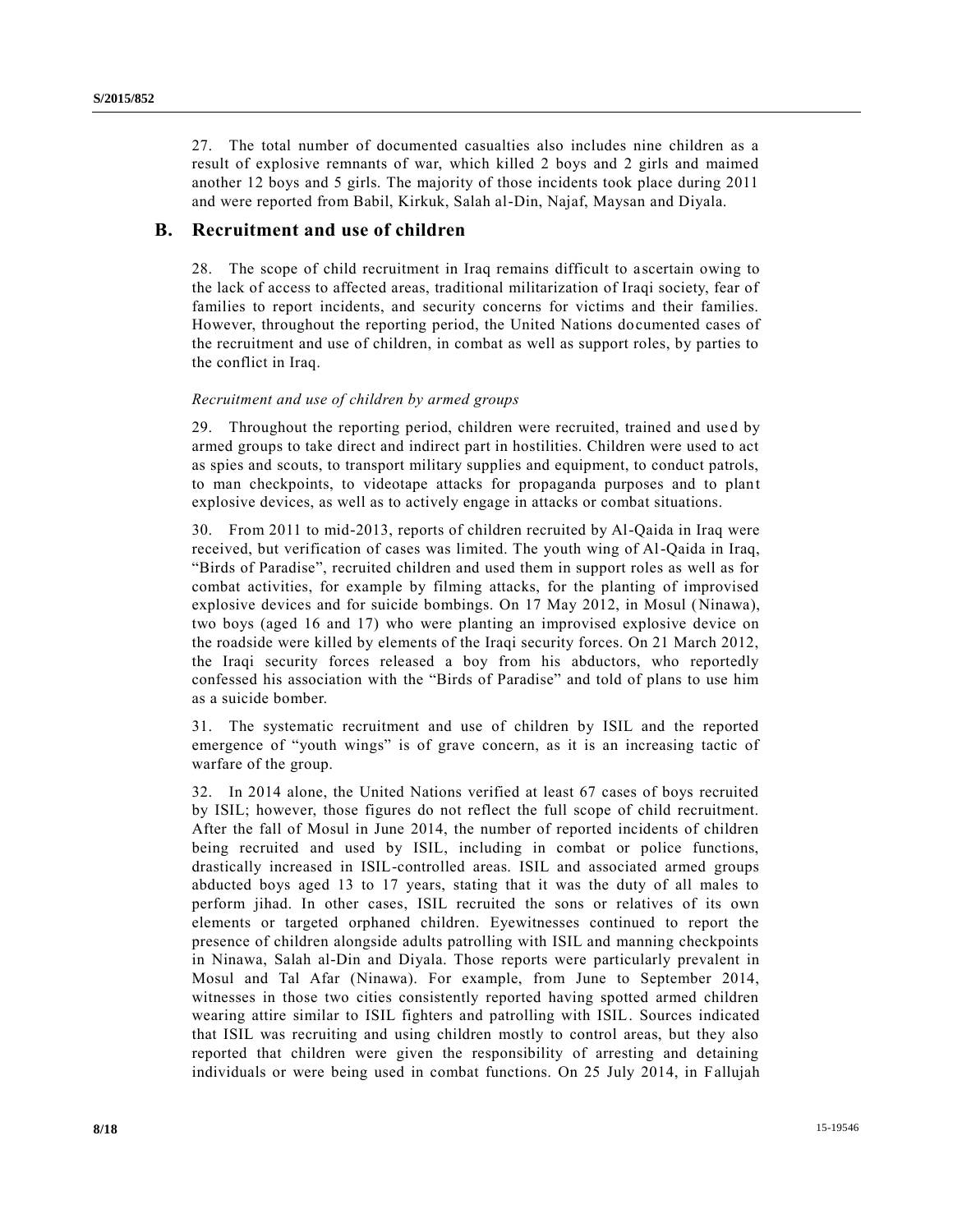district (Anbar), five boys aged 15 to 17 from the Albu Aythah area reportedly joined ISIL voluntarily and were receiving salaries and being used as combatants. In addition, reports of the recruitment of girls were received but could not be verifie d. For example, on 1 July 2014, it was reported that nine girls aged 14 to 17 had been recruited by ISIL in Tikrit (Salah al-Din) and forced to carry weapons.

33. From August 2014 to June 2015, hundreds of boys, including Yezidis and Turkmen, were forcibly taken from their families in Ninawa (mostly in Mosul and Tal Afar) and sent to training centres, where boys as young as 8 years were taught the Koran and the use of weapons and combat tactics. It was reported that at least five training centres were receiving those children in the region of Tal Afar, Mosul, southern Mosul, and in Aleppo and Raqqa (Syrian Arab Republic). Pictures of training sessions were regularly posted on social media. In one incident, on 3 August 2014, two Yezidi brothers aged 10 to 16 years were forcibly recruited by ISIL in Ninawa. On 5 September 2014, in Sharqat district (Salah al-Din), ISIL forcibly recruited 40 boys during Friday prayers. ISIL told the mothers that their sons were going to join them in their battle against the Iraqi security forces. On 6 February 2015, in Mosul, ISIL reportedly told families with two or more sons that one son would have to join the group. In early February 2015, ISIL imposed compulsory recruitment of children in the Rutba district, west of Ramadi (Anbar). In mid-April, after the fall of Tikrit (Salah al-Din), ISIL began forcibly recruiting men and boys between the ages of 13 and 20. Reportedly, 100 young men and children were forcibly recruited.

34. The United Nations has received credible reports of the creation of an ISIL youth wing called *Fityan Al Islam*<sup>3</sup> that was said to be active in some affected areas, including Diyala and Salah al-Din, but those allegations could not be verified. Information was also received of child suicide bombers having been recruited by ISIL. For example on 20 March 2014, a suicide bomber, identified as a child by eyewitnesses, blew himself up at the funeral of a local leader in Anbar. Reportedly, ISIL also uses children as executioners, forcing them to shoot civilians and conduct beheadings. ISIL has posted images and videos on social media of training for boys and of boys perpetrating violent acts.

### *Recruitment and use of children by the popular mobilization forces and pro-Government militias*

35. Children continued to be associated with the popular mobilization forces and pro-Government militias in all conflict areas, as well as in Baghdad and Basra. Children wearing military uniforms and carrying weapons were seen parading daily alongside adults associated with those groups. For example, verified information was received in July 2014 about children patrolling with militia convoys in the Hurriya area of Baghdad. Also, a number of reports in August 2014 indicated that boys as young as 10 years of age had been recruited and used by self-defence groups reportedly associated with the popular mobilization forces in Amarli (Salah al-Din). Leaders from the popular mobilization forces and pro-Government militias on many occasions publicly commended Iraqi children and youth for liberating their country, claiming that all Iraqis, including children, had the duty to fight against ISIL. On 5 June 2015, Grand Ayatollah al-Sistani called on all students to use their summer break for military training. As a result, a number of schools in Baghdad,

<sup>&</sup>lt;sup>3</sup> In English known as "Boys of Islam".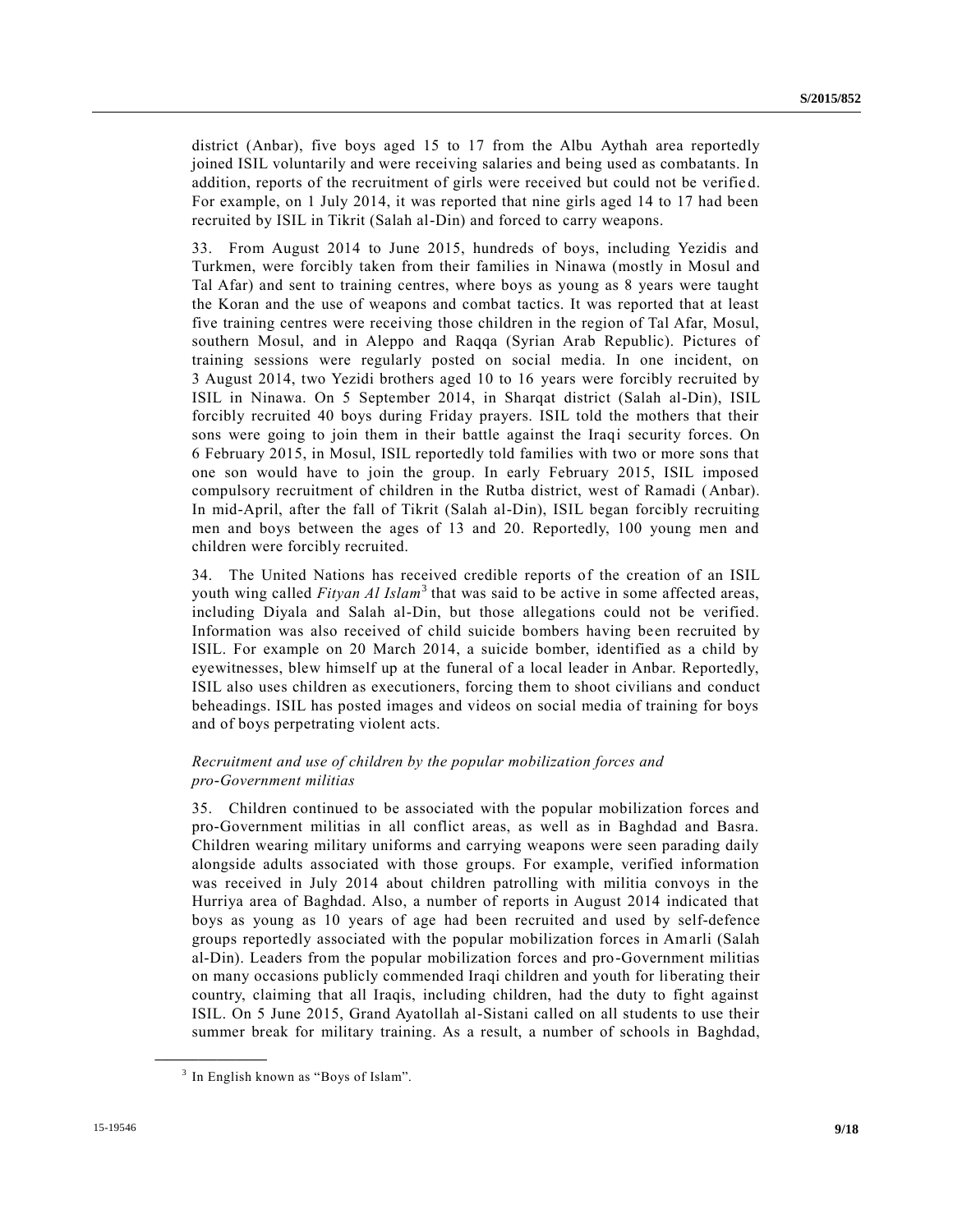Diyala, Basra and other governorates in the south became religious and military training camps for children, and the Ministry of Youth and Sports sent a letter dated 7 June 2015 to directorates in all governorates encouraging the use of youth clubs for military training of children and youth.

36. While there was no instruction for children to actively join the fighting, it is of concern that no active measures were taken by the Government to address the recruitment and use of children by the popular mobilization forces and pro-Government militias. In this regard, I reiterate the importance of the criminalization by the Government of the recruitment and use of children in conflict, which was stressed as a priority in my previous report on Iraq as well as in the conclusions of the Working Group on Children and Armed Conflict.

37. Children have also been associated with Yezidi self-defence groups fighting alongside the Peshmerga in Ninawa, including on the front line in Sinjar Mountains, Tallkayf, Hamdaniyah and Makhmour. On 3 August 2014, an internally displaced Yezidi confirmed that his 15-year-old son had voluntarily joined the *Shasho* (a Yezidi self-defence militia) and carried a weapon to defend his community in the Sinjar Mountains. It was also verified that dozens of children were associated with various Turkmen-based self-defence groups fighting ISIL in Ninawa and Kirkuk, and with Sunni tribal-based militias supporting the Iraqi security forces against ISIL in Ramadi (Anbar).

38. From 2011 to 2013, eyewitnesses reported that children were manning checkpoints of the Awakening Council, mainly in Mosul, Diyala, Babil, Salah al-Din and Anbar. Information received pointed to boys having been recruited locally with fake identification papers.

#### *Detention of children on security charges*

39. As of September 2015, 486 children (all boys) were being held in detention facilities. A total of 474 were being held in central and southern Iraq and had been indicted or convicted on security charges under article 4 of the Anti-Terrorism Act (2005). Twelve children were detained by the Kurdistan Regional Government authorities under article 2 of the KR-I Anti-Terrorism Law 3 (2006). Those children have been detained for periods ranging from two months to three years. Protection of children in contact with the law remains a challenge in Iraq. There is a lack of specific institutions for those children and of alternatives to imprisonment. Existing detention facilities for children do not comply with international standards and lack basic infrastructure. Children, particularly girls, are also frequently detained along with adults. I am particularly concerned that in their reports, the Committee against Torture [\(CAT/C/IRQ/CO/1](http://undocs.org/CAT/C/IRQ/CO/1) and Corr.1) and the Committee on the Rights of the Child [\(CRC/C/OPAC/IRQ/CO/1\)](http://undocs.org/CRC/C/OPAC/IRQ/CO/1) have highlighted concerns that those suspected of security charges, including children, are arrested without any warrants, detained incommunicado or held in secret detention centres for extended periods of time, during which they reportedly suffer ill-treatment and acts amounting to torture. In its recommendations to the Government of Iraq, the Working Group on Children and Armed Conflict has stressed the importance of ensuring that the United Nations and relevant humanitarian organizations are granted access to children held in detention facilities.

40. The 2005 Iraqi anti-terrorism law prescribes the death penalty, regardless of age at the time of the alleged commission of the crime or time of conviction. There are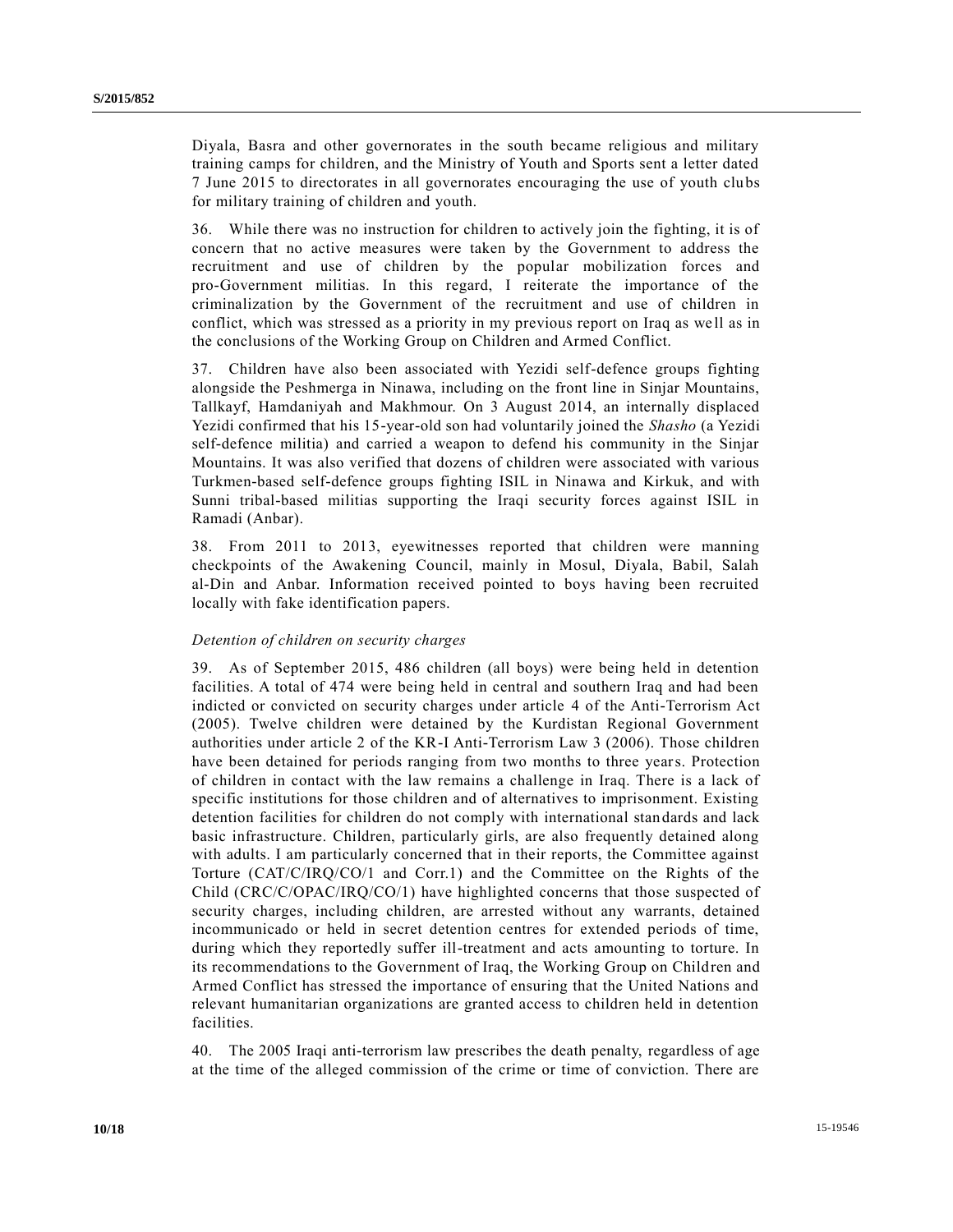serious concerns that three foreigners (one Yemeni, one Syrian, one Saudi Arabian), aged under 18 at the time of the alleged commission of the crime, have been sentenced to death and remain in Iraqi detention under article 4 of the Anti-Terrorism Act. In all three cases, Iraqi authorities have rejected formal documentation of age from their respective countries that proves they were juveniles at the time of alleged commission of the crime.

## **C. Sexual violence against children**

41. Incidents of sexual violence against children in Iraq remained extremely difficult to verify, and documentation continued to be a challenge owing to the fear of stigmatization and/or retaliation, including honour crimes, by families and communities. As a result, the number of cases reported and verified should be considered only illustrative of broader trends, as they are assessed to be considerably underreported. In one verified incident which took place in December 2012, an officer of the Iraqi security forces and three of his soldiers raped a 17 -year-old girl in Mosul district (Ninawa). The perpetrators were later taken into custody on charges of rape.

42. Since the emergence of ISIL, sexual violence committed against children, particularly girls, has led to an increase in reported violations. While violations are likely to remain underreported owing to security and access constraints and fear of repercussions, it is evident that ISIL is committing sexual violence as a tactic of war. For example, on 12 June 2014 in Mosul, ISIL raided a house in Al Zuhur area, which belonged to a member of the Iraqi security forces. His 15-year-old daughter was raped by four armed ISIL elements. On 6 August 2014, in Sinjar district (Ninawa), over 400 Yezidi women and girls were abducted by ISIL and sent to two ISILcontrolled areas, Ghabat al-Mosul and Tal Afar (Ninawa). The girls were reportedly forced into sexual slavery. In March 2015, the Office of the United Nations High Commissioner for Human Rights reported that it had gathered corroborated witness statements indicating "clear patterns of sexual and gender-based violence" against Yezidi women and girls, including rape and sexual slavery committed by ISIL and associated armed groups,<sup>4</sup> in violation of international human rights law.

### **D. Attacks on schools and hospitals and their protected personnel**

43. The number of incidents of attacks on schools and their protected personnel, as well as incidents of military use of schools by armed elements, remained high throughout the reporting period. A sharp increase was documented in 2014 owing largely to the deterioration of the security environment, increased control by and presence of ISIL, and attacks on schools that were used as polling centres for the April parliamentary elections (23 schools in Baghdad, Kirkuk, Salah al-Din, Anbar and Ninawa). It should be noted that limited access to conflict-affected areas throughout 2014 and the first half of 2015 hindered comprehensive monitoring and reporting of those incidents.

44. A total of 173 incidents of attacks on schools and their protected personnel and of military use of schools were reported in the reporting period. From 2011 to 2013

 $4$  A/HRC/28/18.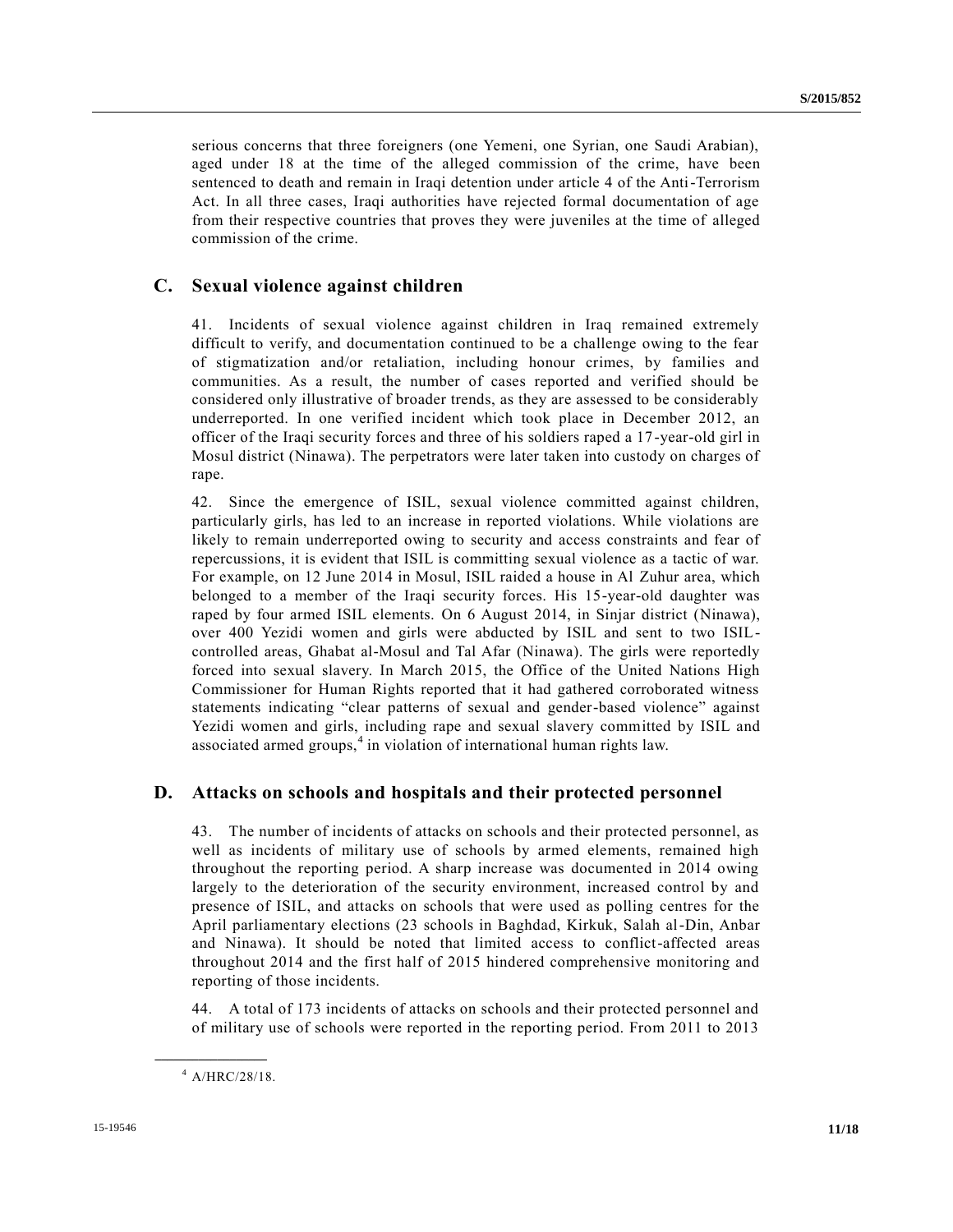there was an annual decline by more than 35 per cent in attacks affecting education. Between 2011 and 2013, 40 schools were damaged or destroyed by direct attacks using improvised explosive devices or by attacks targeting other facilities in the vicinity of schools. At least 23 children (9 girls and 14 boys) were killed, and 293 children (87 girls, 123 boys, 83 unknown gender) were injured as a result. For example, on 6 October 2013, in Tal Afar district (Ninawa), five boys and three girls were killed and 86 boys and 32 girls were injured when an improvised explosive device was detonated inside Qabak primary school, in the Turkmen Qabak village. Forty-one per cent (67 incidents) of the reported incidents occurred in 2014 alone. Attacks on schools and their protected personnel continued in the first six months of 2015. Five of the attacks resulted from clashes between the Iraqi security forces and ISIL in Anbar. Those incidents claimed the lives of an unknown number of internally displaced persons who were using the school facilities as shelter.

45. Seven schools were targeted because they were being used for military purposes by parties to the conflict in Anbar, Ninawa, Diyala and Salah al-Din. Four were used by ISIL (two in Anbar and two in Diyala), two by the Iraqi security forces in Tikrit and Beiji districts (Salah al-Din) and one by the Peshmerga in Mosul (Ninawa). ISIL has also reportedly used schools in captured territories to spread its ideological views.

46. Between 2011 and 2013, the United Nations received 57 reports of incidents targeting education personnel, including the killing, injuring and abduction of at least 63 teachers (24 were killed, 29 injured, 7 abducted and 3 received threats). For example, on 1 April 2012, in Mosul district (Ninawa), unidentified armed elements raided Mas'udi Secondary School, in the Ta'mim area, and killed the school principal. In addition, 12 incidents of attacks or threats of attacks on teachers by ISIL were reported in 2014 and 2015. During the first quarter of 2015, the Unite d Nations documented four attacks on education personnel. On 7 February, in Ba'qubah district (Diyala), a schoolteacher was killed by a bomb attached to his vehicle.

47. During the reporting period, the United Nations received 134 reports of attacks on hospitals and their protected personnel by parties to the conflict. Between 2011 and 2013, 15 hospitals and medical facilities were damaged as the result of direct and indirect attacks, mostly by improvised explosive devices. In addition, the United Nations received 58 reports of targeted attacks on health personnel, including the killing, injuring and abduction of at least 70 doctors and nurses (27 were killed, 32 injured, 6 abducted, and 5 received threats). In one incident, on 8 March 2012, in Musayyib district (Babil), an element of Al-Qaida in Iraq opened fire on a surgeon, wounding him severely.

48. In 2014 and 2015, the United Nations received 61 reports of attacks on hospitals and their protected personnel, accounting for 46 per cent of the reports received in the overall reporting period. Forty-one incidents (76 per cent) of documented attacks on health facilities and personnel in 2014 took place in conflictaffected areas, such as Anbar, Diyala, Kirkuk, Ninawa and Salah al-Din. Al Falluja General Hospital (Anbar) witnessed at least 17 separate attacks by indirect fire and improvised explosive devices during 2014 and 2015. In four incidents, hospitals were targeted by armed groups using improvised explosive devices. Between March and August 2014, two doctors in Ninawa and Kirkuk were targeted by ISIL elements for refusing to treat their injured fighters. On 9 January 2015, in Miqdadiya district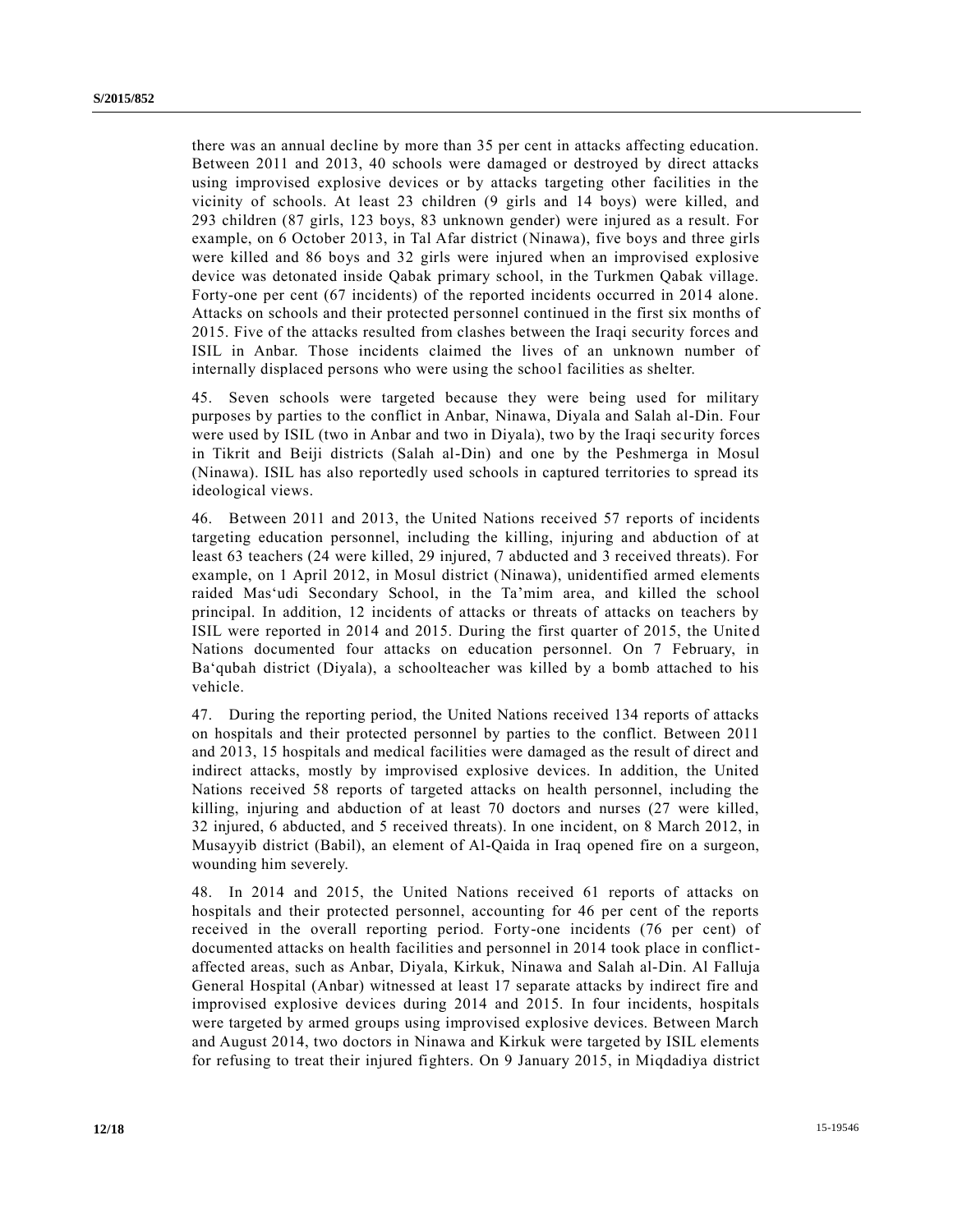(Diyala), an improvised explosive device targeted the house of a person known for providing medical services to the popular mobilization forces. His 12-year-old son and 8-year-old daughter were injured in the attack. At least seven hospitals in Salah al-Din, Ninawa, and Kirkuk were used by ISIL and pro-Government militias to treat their injured members. For example, on 17 November 2014, in Miqdadiya district (Diyala), elements of Asaeb al-Haq forcibly vacated Al Miqdadiya General Hospital, retaining only medical staff to treat their injured members.

### **E. Abduction of children**

49. Abduction of children remained a major concern during the reporting period. A total of 1,368 children (708 girls, 648 boys, 12 unknown gender) were abducted in 390 incidents. The most affected governorates were Baghdad, Kirkuk, Ninawa, Salah al-Din and Anbar. The number of reported cases of abductions is considered to be lower than the actual number, owing mainly to fear of retaliation by families of the victims.

50. The causes of abduction incidents evolved along with the changes in the security environment. While abductions of children from 2011 to 2013 were linked to political and financial motives, such as the financing of armed groups, abduction of children in 2014 was influenced by the targeting of children from minority groups, mostly for sexual violence and recruitment purposes.

51. Between 2011 and 2013, the number of reported abductions of children declined by at least 50 per cent per year (47 children in 2011, 18 children in 2012 and 4 children in 2013), and in those cases the children were allegedly released after the payment of ransom. For example, on 30 August 2012, in Kirkuk district, a 16-year-old boy was abducted by unidentified armed elements near his house in the Dubbat area. The boy was released a few days later following the payment of a ransom of \$20,000. The family believe that Al-Qaida in Iraq was responsible for the incident and that the ransom was to finance their operations.

52. In 2014, the number of abductions of children increased drastically (1,780 per cent compared with the previous three years combined). At least 1,297 children (685 girls, 612 boys) were abducted in 322 documented incidents. This large increase was due mainly to the abductions of Yezidi civilians by ISIL in August 2014 in Sinjar city (Ninawa), in which children were taken en masse along with their families and detained in different locations. For instance, on 3 August 2014, 20 Yezidi children (8 boys, 12 girls), from 2 to 16 years of age, were abducted with their parents by ISIL while fleeing an attack on Khan Sour village and were detained in a building in Tal Afar district with hundreds of other Yezidi families. At the end of the reporting period, their whereabouts remained unknown. According to verified reports, girls above the age of 12 were separated from their families and sold in ISIL-controlled areas in Iraq and the Syrian Arab Republic, or detained for the purpose of sexual slavery, while boys were forced to join ISIL in combat operations. From January to June 2015, the United Nations verified two incidents of child abduction. In one incident, on 14 January 2015, a 15-year-old Turkmen Shiite boy was abducted by unidentified perpetrators, who requested his family to pay \$150,000 for his release.

53. It should be noted that incidents of child abduction by ISIL after the fall of Mosul remained greatly underdocumented. Similarly, the high percentage of Yezidi children abducted is only indicative of the targeting of Iraqi communities by ISIL. It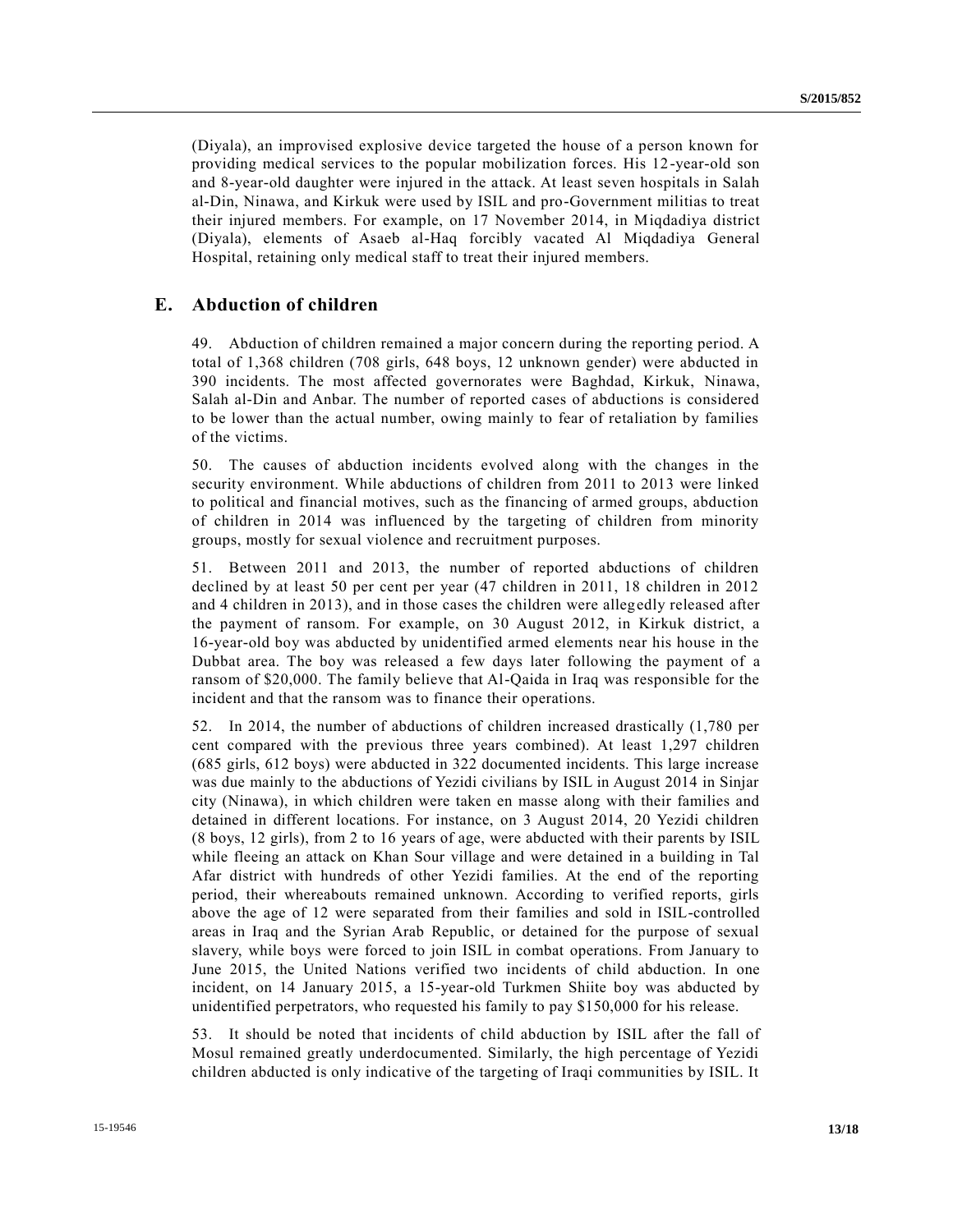remained a challenge for the United Nations to document incidents, owing primarily to the lack of access to conflict-affected areas and multiple displacements. The fear of families to report abductions of children also impeded the documentation of cases. The United Nations reported that as many as 3,500 civilians, including children, predominantly from the Yezidi community but also including other ethnic and religious communities, remained in ISIL captivity as of April 2015.

54. The United Nations also received reports of abductions involving forces associated with the Government. For instance, on 25 March 2015, Shiite militia members abducted 125 Sunni residents of Naeb and Tariq Duri villages in the Albu-Khadda and Jalam areas of Dur (Salah al-Din). The whereabouts of the abductees, including children, are unknown. It remains of great concern that such a high number of civilians were abducted by armed groups associated with the Government and that the authorities have yet to take action to ensure the release of abductees and hold the perpetrators accountable.

55. Children from Iraqi Turkmen, Shabak or Christian communities were also reportedly abducted in high numbers. However, those cases could not be verified owing to lack of documentation.

## **F. Denial of humanitarian access**

56. During the reporting period, the United Nations documented incidents of denial of humanitarian access by parties to the conflict. Furthermore, access for the delivery of services was limited owing to the unstable security environment. Those two factors hampered, the provision of basic services to civilians, including children, were hampered. With the deterioration of the security situation, starting in December 2013, severe restrictions on humanitarian access to affected populations owing to ongoing fighting were documented. From January to June 2014, Anbar was the most affected governorate. As the conflict evolved and with the advance of ISIL in Ninawa, Salah al-Din, Kirkuk and Diyala since June 2014, those governorates witnessed critical constraints in the delivery of humanitarian assistanc e. Owing to lack of access to those areas, the actual number of incidents of denial of humanitarian access is likely to be underreported. However, seven reports involving such incidents were received by the United Nations. For example, on 5 August 2014, in Sinjar district (Ninawa), a Government aircraft attempting to drop food and water for Yezidis who were besieged by ISIL on Mount Sinjar was attacked reportedly by ISIL elements before completing its mission. In that period, internally displaced persons indicated that at least 45 children had died on Mount Sinjar as a result of severe shortages of food and water. The United Nations also received information that at least 32 children had died as a result of the denial of humanitarian access to the city of Haditha (Anbar) by ISIL and tribal fighters since the beginning of 2015.

# **V. Engagement by the United Nations system**

57. I recognize that the Government is confronted with grave threats to the stability of Iraq and faces enormous challenges in maintaining law and order. Notwithstanding those constraints, the Government retains responsibility for the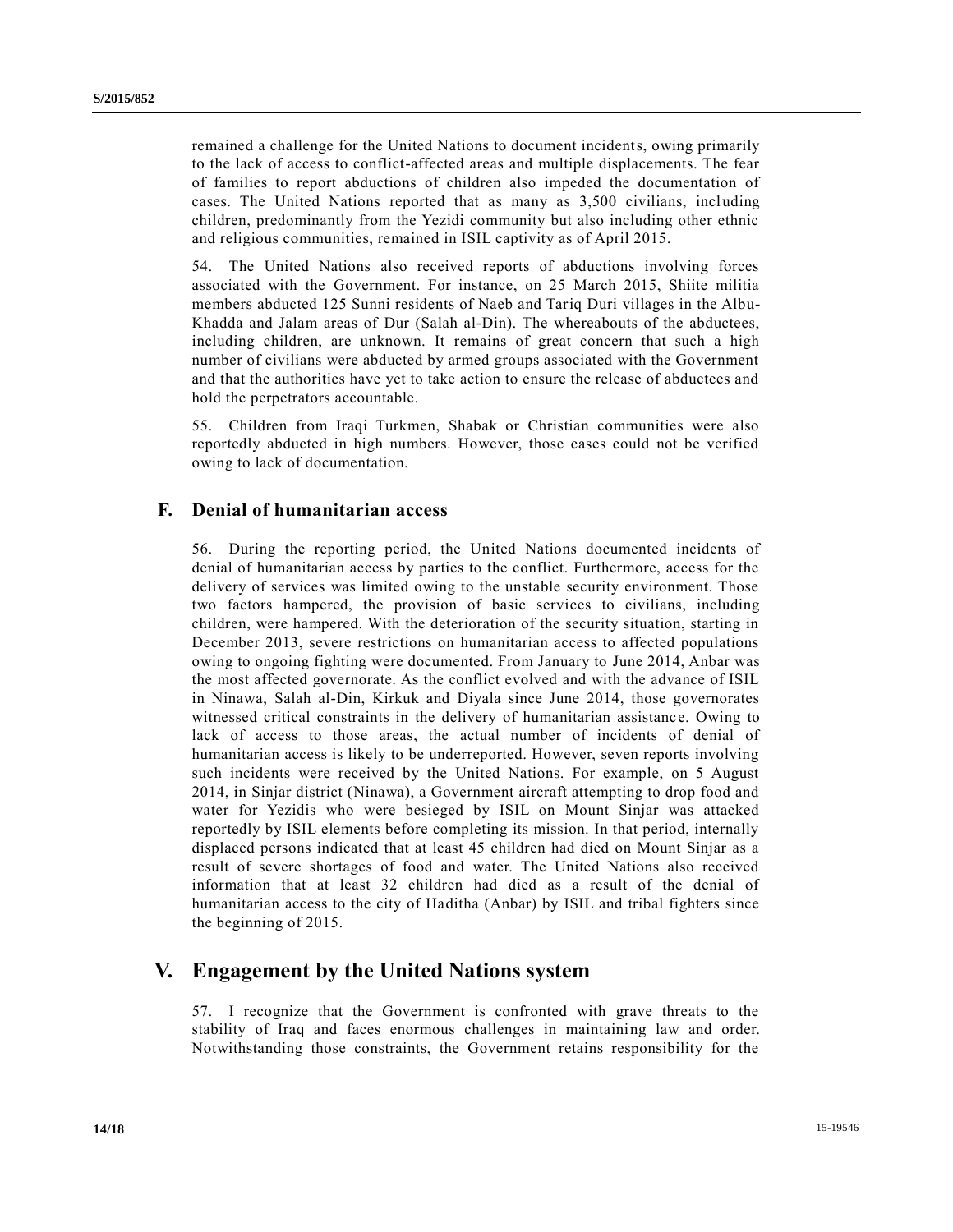protection of children, and the United Nations stands ready to support its efforts to prioritize the protection of civilians, including children.

58. In 2011, sustained efforts were made by the United Nations to encourage the Government to institute a mechanism to engage in constructive and action -oriented dialogue to address issues affecting children in the context of armed violence and conflict. On 19 October 2011, a request for the establishment of an inter-ministerial committee in accordance with resolution 1612 (2015) was sent to the Council of Ministers for approval. It is of concern that no concrete steps have been taken by the Government to activate this mechanism. The implementation of a dedicated, formal inter-ministerial committee would facilitate the regular sharing of information and response, as well as collaboration between the Government and the United Nations on related issues. The importance of establishing this mechanism was highlighted by the Working Group on Children and Armed Conflict in its conclusions on Iraq.

59. In July 2013, my Special Representative for Children and Armed Conflict travelled to Iraq. During her visit, she engaged with Government officials, including the Vice-President in Baghdad and the Minister of Foreign Affairs of the Kurdistan Regional Government, to highlight concerns regarding the protection of children, including the recruitment of children. My Special Representative expressed her appreciation to the Government for its commitment to address issues related to children and armed conflict and advocated for the full implementation of relevant legislation and the activation of the inter-ministerial committee. In September 2014, at the invitation of the President of the Human Rights Council, my Special Representative for Children and Armed Conflict, together with the High Commissioner for Human Rights, briefed a special session of the Council on the situation of children in Iraq, in the context of the widespread violations committed by ISIL. She highlighted key concerns regarding grave human rights violations against children and the impact of armed violence on children during the current crisis.

60. In 2015, the United Nations Assistance Mission for Iraq (UNAMI) engaged with the Prime Minister's Office to develop joint advocacy strategies against the recruitment of children by ISIL and to prepare a policy framework to enhance the protection of children and the prevention of their recruitment by extremist groups. On 15 June 2015, Prime Minister al-Abadi held a conference on countering recruitment of children by ISIL, in which UNAMI and the United Nations Children's Fund (UNICEF) participated. UNAMI and the Prime Minister's Office are working closely on the implementation of recommendations formulated during the conference, which include increased regional cooperation, academic research, adjustment to school curricula to promote coexistence, social media campaigns, and a requesting to the Security Council that it take a firmer stand on this issue. While this initiative is welcomed, it remains of concern that child recruitment by the popular mobilization forces, which is formally considered an institution under the authority of the Prime Minister, continues to be reported.

61. The United Nations has engaged with relevant authorities in the Kurdistan Region of Iraq to enhance the protection of children, particularly internally displaced persons and refugees, and of children at risk of recruitment for fighting in Iraq or in the Syrian Arab Republic. In this regard, UNAMI was in the process of identifying the factors of vulnerability and modus operandi of recruitment of boys in the Kurdistan Region of Iraq from Dahuk to Halabjah, with a view to presenting comprehensive research to relevant stakeholders. The deterioration of the security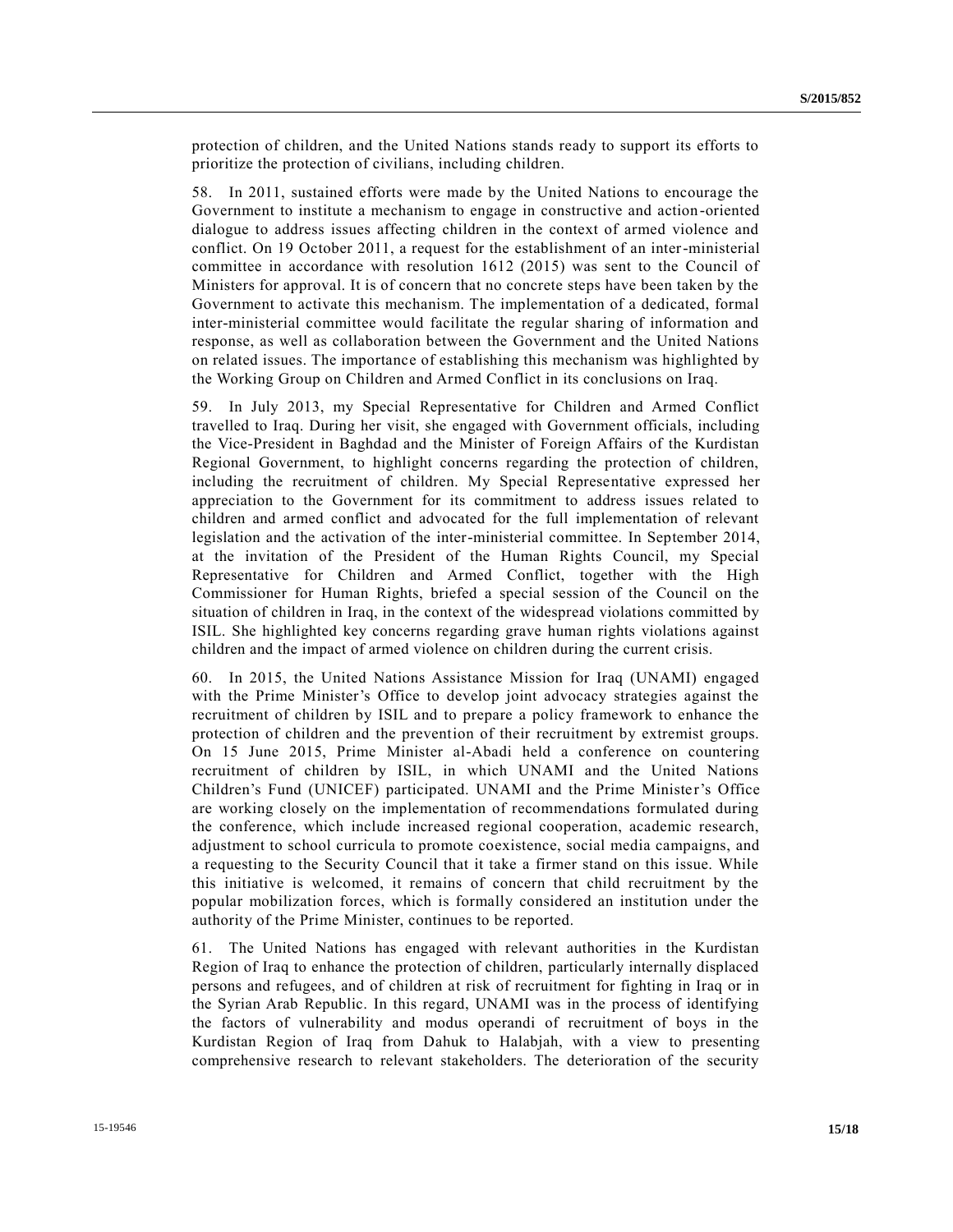situation and the increased sensitivity of cases have prevented further progress. UNAMI has also been working with relevant stakeholders to ensure that no children are recruited within the Peshmerga, particularly in ongoing military operations against ISIL.

62. The United Nations undertook regular advocacy activities with relevant judicial and political authorities in relation to children in contact with the law. Special attention was also given to juveniles in the course of the monitoring of detention facilities.

63. The United Nations has advocated for the inclusion of child protection concerns in the drafting of legislation. An example is the draft national guard law presented to the Council of Representatives in early March 2015, which lacked age specific requirements for recruitment into the proposed national guard force. At the end of the reporting period, the draft was still being discussed in the Parliament.

64. With technical support from UNICEF and in collaboration with UNAMI, a national child protection policy situation analysis was finalized and approved by the Government, and a draft policy was developed in 2013. It remains under review and is expected to undergo a national consultative process in 2015, involving children, youth, parents, school representatives, health service representatives, civil society and relevant ministries. It is expected that those policy consultations will result in a rights-based national child protection system aimed at preventing, protecting and rehabilitating children at risk of recruitment, with particular attention devoted to the most vulnerable. To respond to the humanitarian crisis generated from internal displacement, UNICEF, in collaboration with child protection partners, worked with the Ministry of Labour and Social Affairs to set up a Child Protection Information Management System and common case management protocols to track and address reported cases of vulnerable children. The system is operational mainly in the three governorates of the Kurdistan Region in Iraq.

65. The UNICEF-led child protection subcluster, which brings together relevant United Nations agencies, and international and local non-governmental organizations to respond to child protection issues, was strengthened and established in the three governorates of the Kurdistan Region in Iraq and in Baghdad. The subcluster provided a forum for members to feed into the various national protection and other coordination forums, including on strategic planning processes. The number of child protection organizations responding to the ongoing crisis increased significantly during the reporting period. From January 2013 to June 2015, child protection organizations reached 103,181 children with psychosocial support, provided specialized assistance to 10,398 children, and identified and documented up to 1,474 separated and unaccompanied children among refugees and internally displaced persons. The efforts of civil society organizations in Iraq to advance the protection of children must also be commended as they work under extremely difficult circumstances.

# **VI. Recommendations**

66. I condemn, in the strongest possible terms, the continuous grave violations committed against children in armed conflict, in particular the abhorrent violations against the rights of children by ISIL, which may amount to war crimes or crimes against humanity. I note in particular the high number of children who have been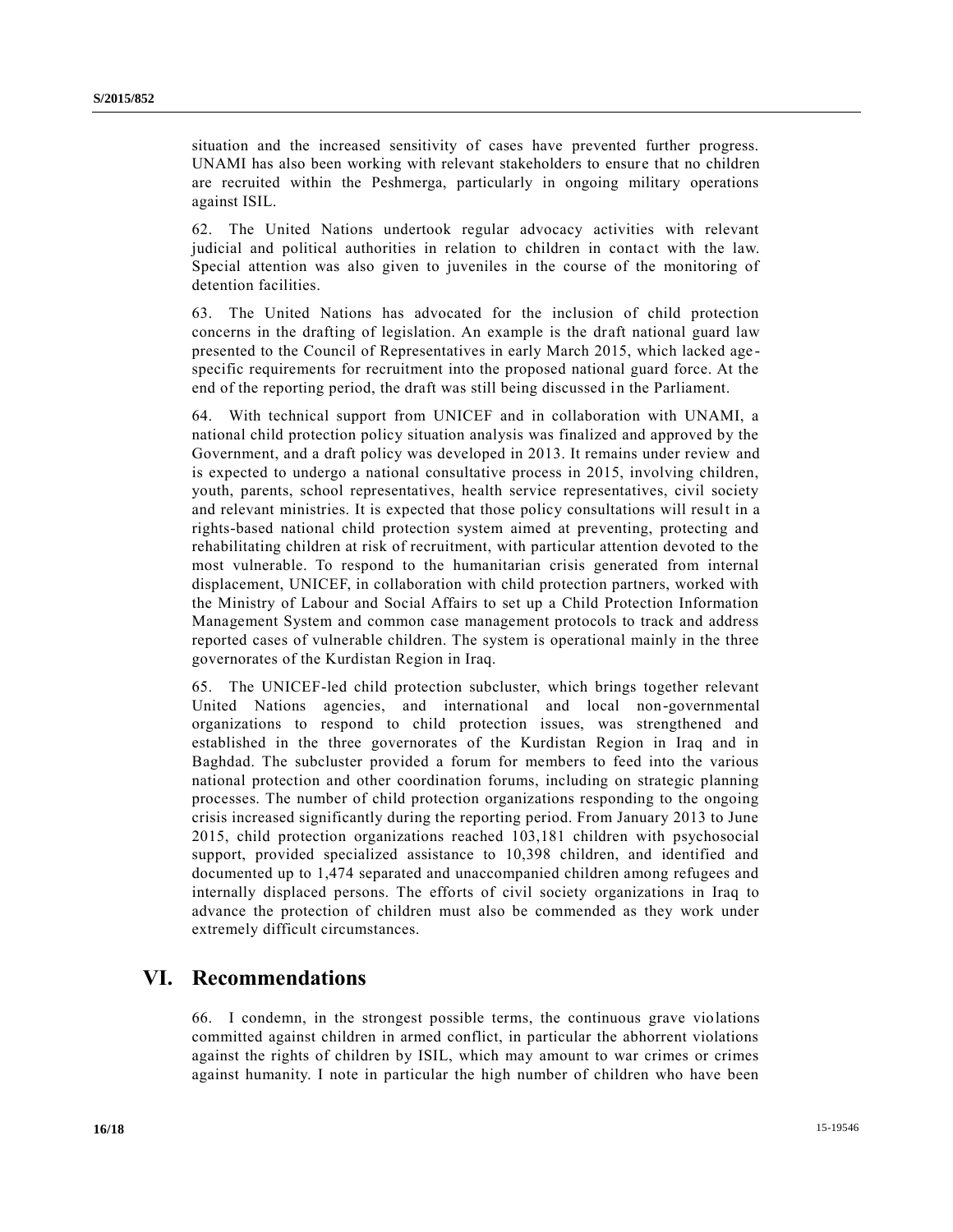killed or maimed and call on the parties to respect their obligations under international law and to immediately end this and other grave violations against the rights of children.

67. I call upon all parties to respect the civilian character of schools and hospitals and cease attacks against them and to cease attacks and threats of attack against protected personnel.

68. I call upon the Government of Iraq to abide by its obligations under international humanitarian, human rights and refugee law and ensure the protection of civilians. I urge the Government to take all necessary measures to ensure that the rules of engagement of all security forces in Iraq, including Government-affiliated armed groups, include special protection measures for children.

69. I call upon the Government of Iraq to ensure that the popular mobilization forces immediately end the recruitment and use of children and release all children currently associated with them, and to ensure that all children who are released are reintegrated in close cooperation with relevant child protection partners.

70. I reiterate my call on the Ministry of Defence to develop appropriate age verification procedures to preclude underage recruitment in Government-affiliated armed groups, as was also stressed by the Working Group on Children and Armed Conflict in its recommendations to the Government.

71. I support the efforts of the United Nations and the Government of Iraq to address issues related to children and armed conflict and encourage further engagement with tribal and religious leaders to seek their commitment and assistance in ending the recruitment and use of children.

72. I commend the efforts of the Government of Iraq to strengthen the rule of law, in particular the recent announcement by Prime Minister al-Abadi of an anti-corruption reform followed by a call on parliament and the Prime Minister by Grand Ayatollah al-Sistani to focus reform efforts around improving the judiciary.

73. I call on the Government of Iraq to treat children associated with armed groups primarily as victims and to ensure that deprivation of the liberty of children, for any purpose whatsoever, should be a last resort and for the shortest time possible. In this regard, the Government of Iraq should guarantee the principle of the absolute prohibition of torture and other human rights guarantees and ensure their strict application in all circumstance.

74. I urge the Government to conduct comprehensive, independent and prompt investigations into alleged violations against children so that perpetrators, in particular of alleged war crimes and crimes against humanity, are held to account. In this regard, legislative reform to fully criminalize the recruitment and use of children under the age of 18 is an important first step. The Government of Iraq should also guarantee that those found responsible for grave violations against children are not integrated into any Government security forces.

75. I urge the Government of Iraq to amend legislation and guarantee that the death penalty and life imprisonment are never applied for crimes committed by persons under 18 years of age. If no clear proof of age can be established, young persons should be presumed to be children. In particular, I call upon the Iraqi authorities to review the cases of the three foreign individuals condemned to death for crimes allegedly committed as juveniles as a matter of priority.